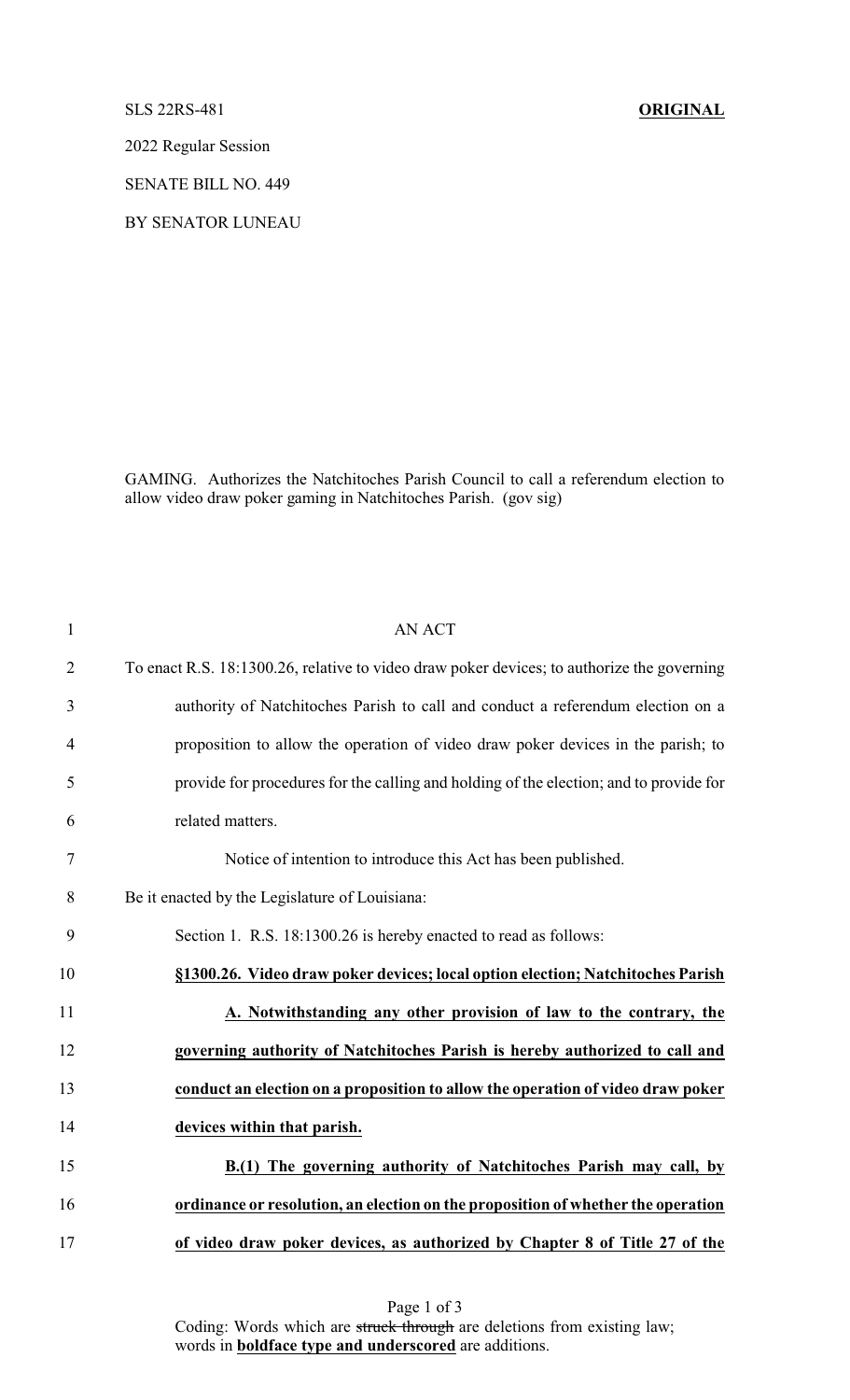| $\mathbf{1}$   | Louisiana Revised Statutes of 1950, shall be permitted within that parish.                    |
|----------------|-----------------------------------------------------------------------------------------------|
| $\overline{2}$ | (2) The ordinance or resolution shall specify the date of the election and                    |
| 3              | the wording of the proposition to appear on the ballot.                                       |
| $\overline{4}$ | C.(1) An election called as provided by this Section may be held on any                       |
| 5              | date as provided by R.S. 18:402(F), provided it falls more than forty-five days               |
| 6              | but not more than six months after the meeting at which the resolution or                     |
| $\tau$         | ordinance calling the election is adopted.                                                    |
| 8              | (2) Except as provided in this Section, the election shall be held in                         |
| 9              | accordance with the provisions of the Election Code governing proposition                     |
| 10             | elections. Any elector who was qualified to vote in the election may demand a                 |
| 11             | recount of the ballots or contest the election in the manner and within the time              |
| 12             | provided by law for recount or contest of elections under the Election Code.                  |
| 13             | D.(1) If a majority of the electors voting in the election authorized                         |
| 14             | pursuant to the provisions of this Section vote to permit the operation of video              |
| 15             | draw poker devices, then video draw poker devices may be operated in                          |
| 16             | Natchitoches Parish as provided by law.                                                       |
| 17             | (2) If a majority of the electors voting in an election authorized pursuant                   |
| 18             | to the provisions of this Section vote not to permit the operation of video draw              |
| 19             | poker devices in Natchitoches Parish, then no license shall be issued to conduct              |
| 20             | the operation of video draw poker devices in Natchitoches Parish, and the                     |
| 21             | operation of video draw poker shall be prohibited in that parish.                             |
| 22             | E. The governing authority of Natchitoches Parish shall promptly notify                       |
| 23             | the Louisiana Gaming Control Board of the results of the election.                            |
| 24             | F. The cost of the election provided for by this Section shall be borne by                    |
| 25             | the governing authority of Natchitoches Parish.                                               |
| 26             | G. The election authorized pursuant to this Section shall take place only                     |
| 27             | once.                                                                                         |
| 28             | Section 2. This Act shall become effective upon signature by the governor or, if not          |
| 29             | signed by the governor, upon expiration of the time for bills to become law without signature |

Page 2 of 3 Coding: Words which are struck through are deletions from existing law; words in **boldface type and underscored** are additions.